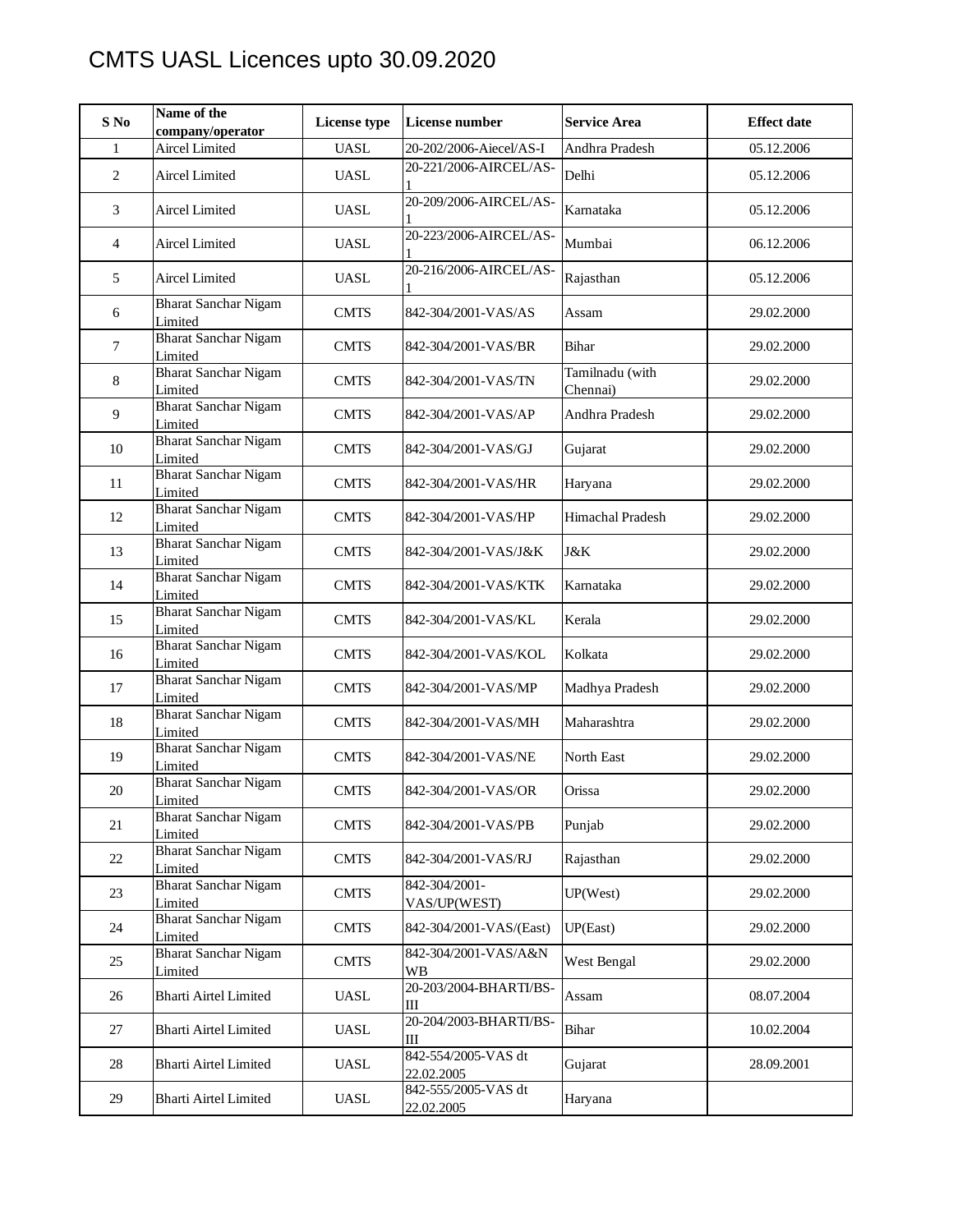| 30 | <b>Bharti Airtel Limited</b>    | <b>UASL</b> | 842-553/2005-VAS dt<br>22.02.2005                          | Kerala                                                | 28.09.2001 |
|----|---------------------------------|-------------|------------------------------------------------------------|-------------------------------------------------------|------------|
| 31 | <b>Bharti Airtel Limited</b>    | <b>UASL</b> | 842.548/2005-VAS dt<br>16.03.2005                          | Madhya Pradesh                                        | 28.09.2001 |
| 32 | <b>Bharti Airtel Limited</b>    | <b>UASL</b> | 842-546/2005-VAS dt<br>04.02.2005                          | Maharashtra                                           | 28.09.2001 |
| 33 | <b>Bharti Airtel Limited</b>    | <b>UASL</b> | 842-552/2005-VAS dt<br>25.02.2005                          | Mumbai                                                | 28.09.2001 |
| 34 | <b>Bharti Airtel Limited</b>    | <b>UASL</b> | 842-549/2005-VAS dt<br>16.03.2005                          | Tamilnadu Service Area<br>(Chennai merged with<br>TN) | 28.09.2001 |
| 35 | <b>Bharti Airtel Limited</b>    | <b>UASL</b> | 842-545/2005-VAS dt<br>04.02.2005                          | UP(West)                                              | 28.09.2001 |
| 36 | <b>Bharti Airtel Limited</b>    | <b>UASL</b> | 20-208/2003-BHARTI/BS-<br>Ш                                | <b>J</b> &K                                           | 10.02.2004 |
| 37 | <b>Bharti Airtel Limited</b>    | <b>UASL</b> | 20-214/2003-BHARTI/BS-<br>Ш                                | Orissa                                                | 10.02.2004 |
| 38 | <b>Bharti Airtel Limited</b>    | <b>UASL</b> | 20-219/2003-BHARTI/BS-<br>Ш                                | UP(East)                                              | 10.02.2004 |
| 39 | <b>Bharti Airtel Limited</b>    | <b>UASL</b> | 20-201/2003-BHARTI/BS-<br>Ш                                | West Bengal                                           | 11.02.2004 |
| 40 | Dishnet Wireless Limited        | <b>UASL</b> | 20-203/2004-DISHNET/BS<br>Ш                                | Assam                                                 | 21.04.2004 |
| 41 | Dishnet Wireless Limited        | <b>UASL</b> | 20-204/2004-DISHNET/BS<br>Ш                                | Bihar                                                 | 21.04.2004 |
| 42 | Dishnet Wireless Limited        | <b>UASL</b> | 20-208/2004-DISHNET/BS<br>Ш                                | J&K                                                   | 21.04.2004 |
| 43 | Dishnet Wireless Limited        | <b>UASL</b> | 20-210/2006-DISHNET/AS                                     | Kerala                                                | 14.12.2006 |
| 44 | Dishnet Wireless Limited        | <b>UASL</b> | 20-222/2006-DISHNET/AS                                     | Kolkata                                               | 14.12.2006 |
| 45 | Dishnet Wireless Limited        | <b>UASL</b> | 20-213/2004-DISHNET/BS<br>Ш                                | North East                                            | 21.04.2004 |
| 46 | Dishnet Wireless Limited        | <b>UASL</b> | 20-214/2004-DISHNET/BS<br>Ш                                | Orissa                                                | 21.04.2004 |
| 47 | Dishnet Wireless Limited        | <b>UASL</b> | 20-215/2006-DISHNET/AS                                     | Punjab                                                | 14.12.2006 |
| 48 | Dishnet Wireless Limited        | <b>UASL</b> | 20-219/2006-DISHNET/AS                                     | UP(East)                                              | 14.12.2006 |
| 49 | Dishnet Wireless Limited        | <b>UASL</b> | 20-201/2004-DISHNET/BS<br>Ш                                | West Bengal                                           | 21.04.2004 |
| 50 | <b>MTNL</b>                     | <b>CMTS</b> | 842-338/2001-VAS/2                                         | Delhi                                                 | 10.10.1997 |
| 51 | <b>MTNL</b>                     | <b>CMTS</b> | 842-338/2001-VAS/2                                         | Mumbai                                                | 10.10.1997 |
| 52 | Reliance<br>Communications Ltd. | <b>UASL</b> | 10-04/2004-BS-<br><b>II/RIL/BIHAR dt</b><br>21.09.2004     | Bihar                                                 | 20.07.2001 |
| 53 | Reliance<br>Communications Ltd. | <b>UASL</b> | 10-02/2004-BS-II/RIL/AP<br>dt 21.09.2004                   | Andhra Pradesh                                        | 20.07.2001 |
| 54 | Reliance<br>Communications Ltd. | <b>UASL</b> | 10-21/2004-BS-II/RIL/<br>DELHI dt 21.09.2004               | Delhi                                                 | 20.07.2001 |
| 55 | Reliance<br>Communications Ltd. | <b>UASL</b> | 10-06/2004-BS-II/RIL/<br>HARYANA dt 21.09.2004             | Haryana                                               | 20.07.2001 |
| 56 | Reliance<br>Communications Ltd. | <b>UASL</b> | 10-07/2004-BS-II/RIL/HP<br>dt 21.09.2004                   | Himachal Pradesh                                      | 20.07.2001 |
| 57 | Reliance<br>Communications Ltd. | <b>UASL</b> | 10-09/2004-BS-II/RIL/<br><b>KARNATAKA</b> dt<br>21.09.2004 | Karnataka                                             | 20.07.2001 |
| 58 | Reliance<br>Communications Ltd. | <b>UASL</b> | 10-10/2004-BS-II/RIL/<br>KERALA dt 21.09.2004              | Kerala                                                | 20.07.2001 |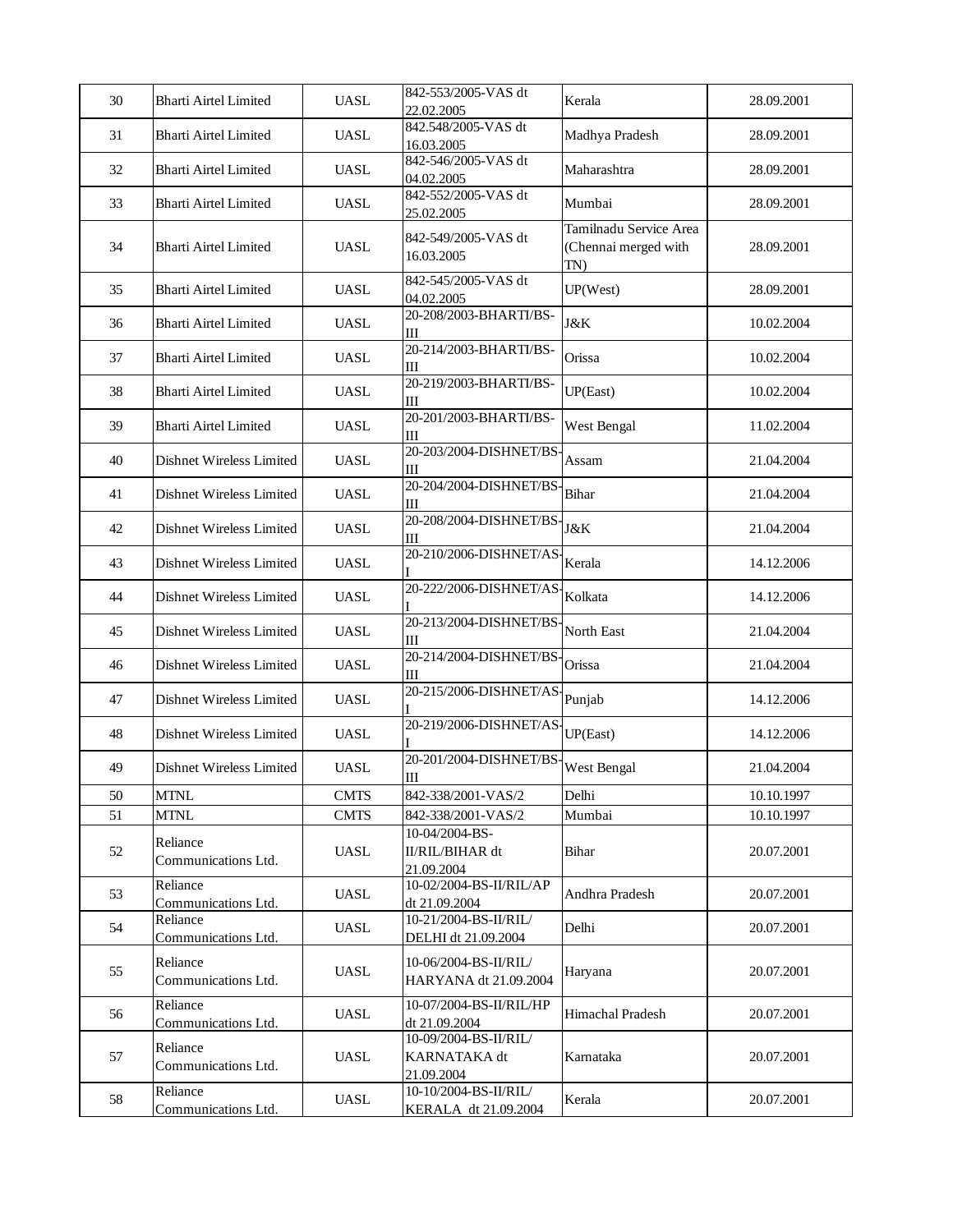| 59 | Reliance<br>Communications Ltd. | <b>UASL</b> | 10-22/2004-BS-II/RIL/<br>KOLKATA dt 21.09.2004                   | Kolkata                                          | 20.07.2001 |
|----|---------------------------------|-------------|------------------------------------------------------------------|--------------------------------------------------|------------|
| 60 | Reliance<br>Communications Ltd. | <b>UASL</b> | 10-11/2004-BS-II/RIL/<br>MADHYA PRADESH dt<br>21.09.2004         | Madhya Pradesh                                   | 20.07.2001 |
| 61 | Reliance<br>Communications Ltd. | <b>UASL</b> | 10-12/2004-BS-II/RIL/<br>MAHARASHTRA dt<br>21.09.2004            | Maharashtra                                      | 20.07.2001 |
| 62 | Reliance<br>Communications Ltd. | <b>UASL</b> | 10-23/2004-BS-II/RIL/<br>MUMBAI dt 21.09.2004                    | Mumbai                                           | 20.07.2001 |
| 63 | Reliance<br>Communications Ltd. | <b>UASL</b> | 10-14/2004-BS-II/RIL/<br>ORISSA dt 21.09.2004                    | Orissa                                           | 20.07.2001 |
| 64 | Reliance<br>Communications Ltd. | <b>UASL</b> | 10-15/2004-BS-II/RIL/<br>PUNJAB dt 21.09.2004                    | Punjab                                           | 20.07.2001 |
| 65 | Reliance<br>Communications Ltd. | <b>UASL</b> | 10-16/2004-BS-II/RIL/<br>RAJASTHAN dt<br>21.09.2004              | Rajasthan                                        | 20.07.2001 |
| 66 | Reliance<br>Communications Ltd. | <b>UASL</b> | 10-17/2004-BS-II/RIL/<br>TAMILNADU dt<br>21.09.2004              | Tamilnadu<br>(including Chennai<br>Service Area) | 26.09.2001 |
| 67 | Reliance<br>Communications Ltd. | <b>UASL</b> | 10-19/2004-BS-II/RIL/<br>UP(E) dt 21.09.2004                     | UP(East)                                         | 20.07.2001 |
| 68 | Reliance<br>Communications Ltd. | <b>UASL</b> | 10-18/2004-BS-II/RIL/<br>UP(W) dt 21.09.2004                     | UP(West)                                         | 20.07.2001 |
| 69 | Reliance<br>Communications Ltd. | <b>UASL</b> | 10-01/2004-BS-II/RIL/<br>WEST BENGAL dt<br>21.09.2004            | West Bengal                                      | 20.07.2001 |
| 70 | Reliance<br>Communications Ltd. | <b>UASL</b> | 20-208/2004-<br>RELIANCE/BS-III Dt<br>21.09.2004                 | J&K                                              | 06.09.2004 |
| 71 | Reliance Telecom Ltd.           | <b>UASL</b> | 18-2/2009/AS-<br><b>III/RTL/KOLKATA</b>                          | Kolkata                                          | 27.09.2001 |
| 72 | Tata Teleservices Ltd.          | <b>UASL</b> | 20-204/2003-TATA/BS-III                                          | <b>Bihar</b>                                     | 30.01.2004 |
| 73 | Tata Teleservices Ltd.          | <b>UASL</b> | 10-21/2004-BS-<br>II/TTSL/Delhi dt<br>01.06.2004                 | Delhi                                            | 31.08.2001 |
| 74 | Tata Teleservices Ltd.          | <b>UASL</b> | 10-05/2004-BS-<br>II/TTSL/GUJARAT dt<br>01.06.2004               | Gujarat                                          | 31.08.2001 |
| 75 | Tata Teleservices Ltd.          | <b>UASL</b> | 10-09/2004-BS-<br>II/TTSL/KARNATAKA dt   Karnataka<br>14.11.2003 |                                                  | 31.08.2001 |
| 76 | Tata Teleservices Ltd.          | <b>UASL</b> | 10-17/2004-BS-<br>II/TTSL/TAMIL NADU dt<br>01.06.2004            | Tamilnadu (including<br>Chennai Service Area)    | 31.08.2001 |
| 77 | Tata Teleservices Ltd.          | <b>UASL</b> | 20-206/2003-TATA/BS-III                                          | Haryana                                          | 30.01.2004 |
| 78 | Tata Teleservices Ltd.          | UASL        | 20-207/2003-TATA/BS-III                                          | Himachal Pradesh                                 | 30.01.2004 |
| 79 | Tata Teleservices Ltd.          | <b>UASL</b> | 20-210/2003-TATA/BS-III                                          | Kerala                                           | 30.01.2004 |
| 80 | Tata Teleservices Ltd.          | <b>UASL</b> | 20-222/2003-TATA/BS-III                                          | Kolkata                                          | 30.01.2004 |
| 81 | Tata Teleservices Ltd.          | <b>UASL</b> | 20-211/2004-TATA/BS-III                                          | Madhya Pradesh                                   | 12.02.2004 |
| 82 | Tata Teleservices Ltd.          | <b>UASL</b> | 20-214/2003-TATA/BS-III                                          | Orissa                                           | 30.01.2004 |
| 83 | Tata Teleservices Ltd.          | <b>UASL</b> | 20-215/2003-TATA/BS-III                                          | Punjab                                           | 30.01.2004 |